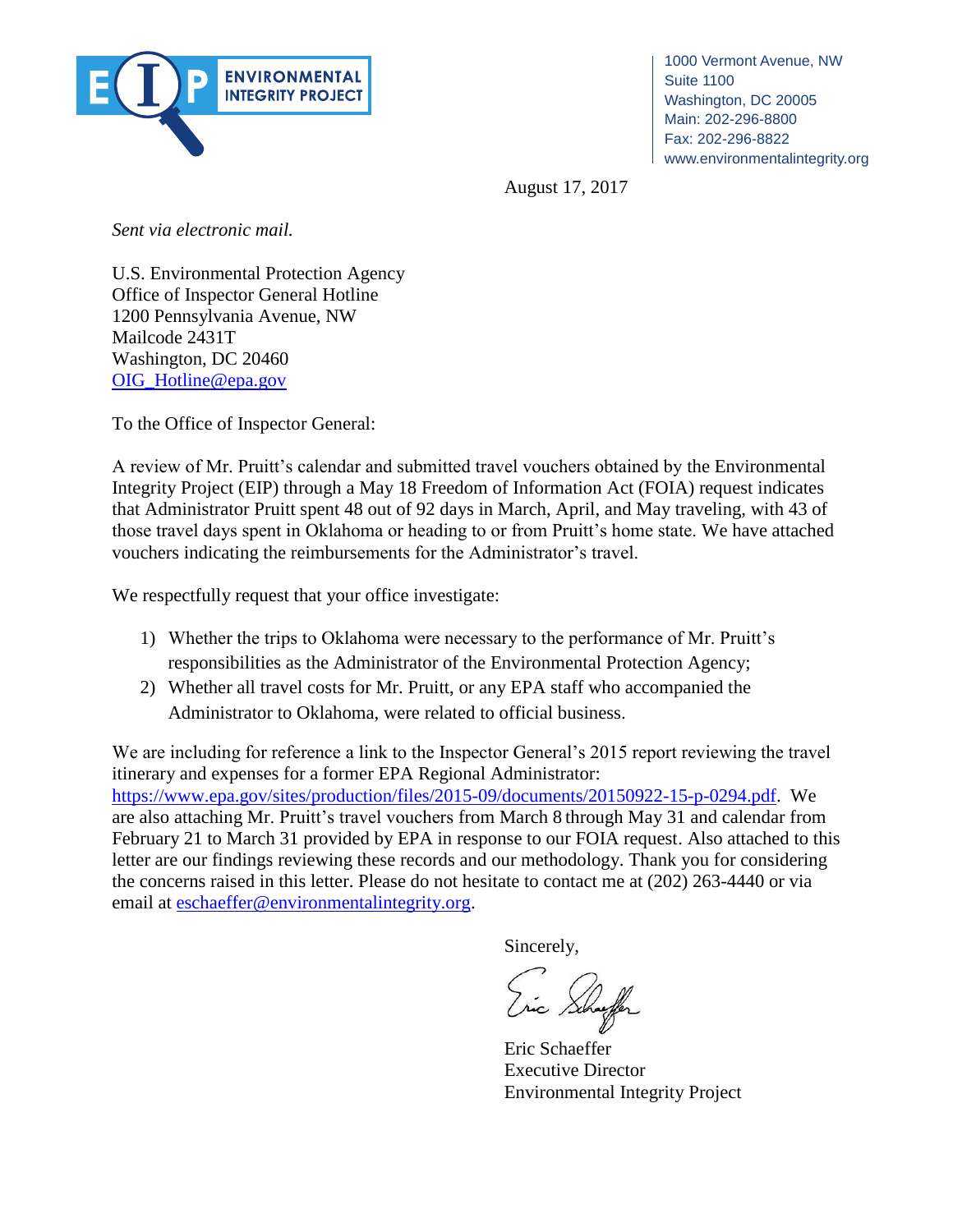1000 Vermont Avenue NW, Suite 1100 Washington, DC 20005 (202) 263-4440 eschaeffer@environmentalintegrity.org

Marc Alston, Former Colorado Watershed Coordinator

Vandy Bradow, Former Computer Specialist, National Computer Center, OARM, Raleigh, NC

Bonnie J. Bush, Former Environmental Engineer, Air Enforcement, Region 5 Air Division, Chicago, IL

Joan Cabreza, Former Environmental Scientist, Redmond, WA

Michael Cairns, Former Research Biologist, Independence, OR

Gail Cooper, Former Deputy Regional Counsel, Oakland, CA

George Czerniak, Former Director, Air and Radiation Division, Region 5, Homer Glen, IL

J. Michael Davis, Ph.D., Former Senior Science Advisor, National Center for Environmental Assessment - RTP, Office of Research and Development, Pittsboro, NC

Thomas Demoss, Former Director of National Estuaries Program, Director of Chesapeake Bay Program, Annapolis, MD

Roy Gamse, Former Deputy Associate Administrator for Planning and Evaluation, Arlington, VA

Daphne Gemmill, Former Senior Policy Analyst, Washington, DC

Mary Greene, Former Associate Regional Counsel, Wheaton-Glenmont, MD

Edward J. Hanley, Former Deputy Assistant Administrator, Reston, VA

Jeff Hart, Former Manager, Office of Inspector General, Region 8, Denver, CO

Jack Hidinger, Former Director of State Programs, Region 8, Lafayette, CO

Karen Johnson, Former Chief of the Groundwater & Enforcement Branch, Philadelphia, PA